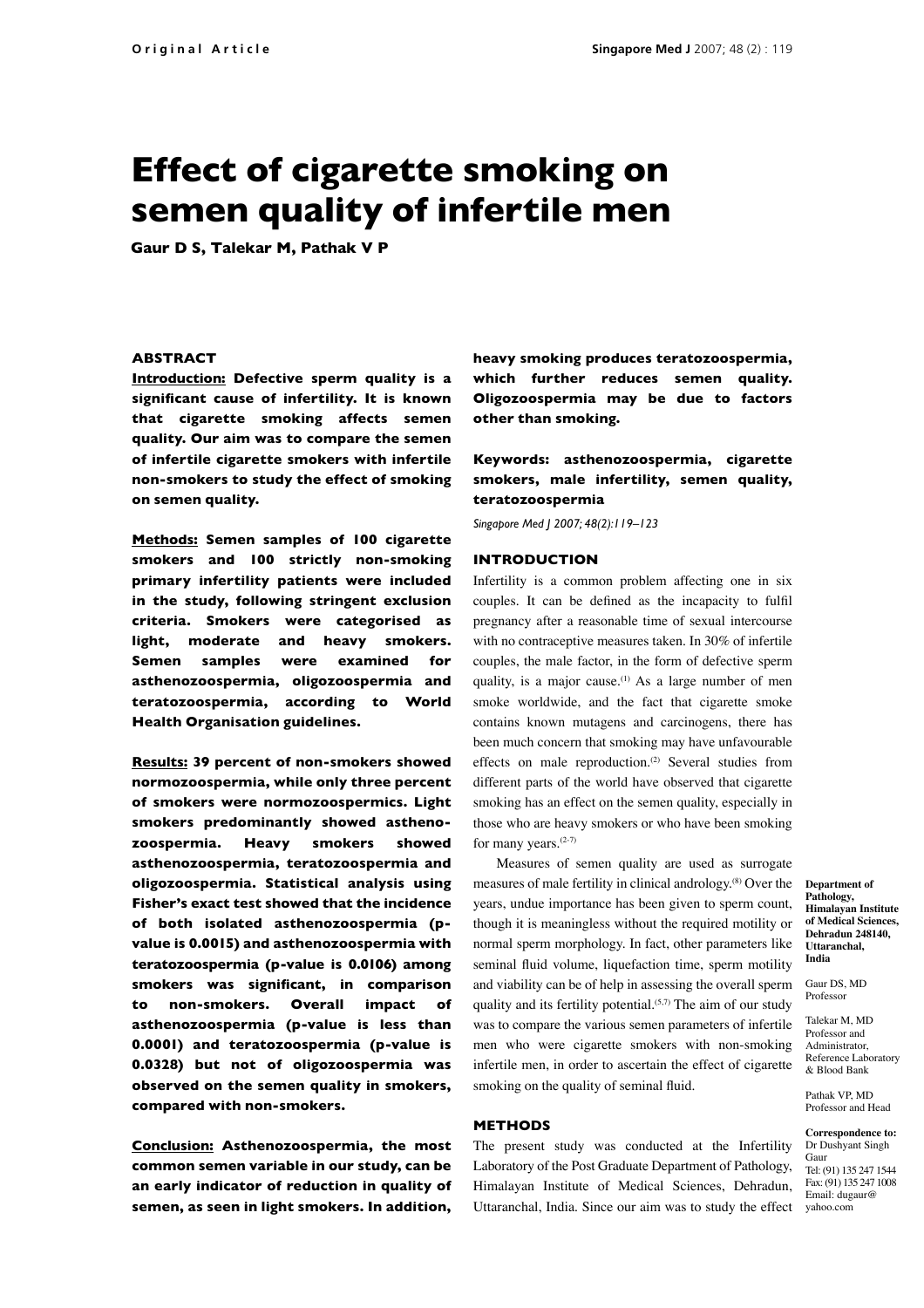of cigarette smoke on semen quality, it was a primary requirement to lay down stringent patient-selection criteria in order to exclude as many co-existing factors as possible, as they may otherwise influence or modify the effect of cigarette smoke on semen parameters. For the same reasons, we did not compare smokers with healthy fertile controls, because we wanted to exclude any undiscovered factors present in infertile men, which might not be present in healthy fertile controls. By comparing infertile smokers with infertile nonsmokers, such undiscovered factors could be nullified in both groups.

Only patients with primary infertility, who were either smokers or strict non-smokers, were selected. Patients labelled as having primary infertility were married at least for the past one year and none of them were using any contraceptive measures for the past one year or longer. Strict non-smokers were those men who had never smoked before. Informed consent was taken, as a routine procedure, from all the cases. Only one sample per patient was included in this study.

The following were excluded from the study group:

1. Patients suffering from secondary infertility, as presence of other co-factors may have interfered with our observations.

2. Ex-smokers, to avoid any persistence of effects of smoking.

3. Patients with history of tobacco/betel nut chewing, "bidi" smoking and alcohol intake.

4. Patients with occupational exposure to chemicals or excessive heat, e.g. cases working at petrol pumps, chemical factories, and bakeries.

5. Patients with history of injury to the testes, varicocoele, hydrocoele, undescended testis or its corrective surgery and vasectomy-reversal surgery.

6. Patients with history of any chronic illness, such as tuberculosis, diabetes mellitus, hypertension, thyroid diseases, mumps or any ailment for which long-term medication was being given.

7. Patients with leucocytospermia, frank pyospermia, haemospermia or chronic urinary tract infection.

8. Patients with history of intake of non-proprietary medications or tonics.

9. Patients in whom semen fructose test was negative.

10. Azoospermics.

11. Patients above 45 years of age, to avoid effects of ageing on sperm variables.

Thus, the selected study group of 100 smokers and 100 strict non-smokers had only one known factor which differentiated them, i.e. cigarette smoking. The smokers were categorised further, based on the number of cigarettes smoked per day, into: light, moderate and

**Table I. Smoking status of cases included in the study.**

| Smoking status | Number of<br>cigarettes/day | Number of<br>cases (n) |
|----------------|-----------------------------|------------------------|
| Non-smokers    |                             | 100                    |
| <b>Smokers</b> |                             | 100                    |
| Light          | $1 - 20$                    | 49                     |
| Moderate       | $21 - 40$                   | 28                     |
| Heavy          | $\geq 41$                   | 23                     |

heavy smokers (Table I).<sup>(9)</sup> All patients had abstinence of 4–6 days.<sup>(10)</sup> Samples were collected in wide-mouthed sterile container by masturbation. Samples with partial spillage were rejected. Such patients were asked to come again after 4–6 days' abstinence. Only one sample per patient was included in the study. All samples were kept at  $37 \pm 2$  °C and processed immediately after complete liquefaction.

All semen samples were analysed for ten primary semen parameters: liquefaction time, volume, viscosity, amorphous particulate matter, agglutination, motility, viability, sperm density, morphology (normal forms), and headless spermatozoa, as per the recommended guidelines according to the World Health Organisation manual.<sup>(11)</sup> These parameters, when taken together, indicated the presence or absence of the three main semen variables: asthenozoospermia (A), teratozoospermia (T) and  $oligozoospermia (O)$ , which acted as pointers to specific need for further specific evaluation.

Samples showing A were those which had less than 25% spermatozoa showing linear forward progression; samples of O had less than 20 million spermatozoa/ml of ejaculate; and samples of T showed more than 70% of morphologically abnormal spermatozoa.<sup>(11)</sup> These three variables were present either individually or in various combinations such as A+T, A+O, O+T, and A+O+T. Samples with normozoospermia (N) were those which had all the parameters within the recommended ranges and were thus categorised separately.<sup>(10-12)</sup>

Semen samples were microscopically examined for sperm density, sperm motility, sperm vitality, sperm morphology, presence of agglutination and particulate matter. Sperm morphology was studied on Papanicolaoustained smears, counting a minimum of 200 spermatozoa using 100× magnification oil-immersion lens. Sperm vitality was assessed in wet mount smears after supravital staining with Eosin.<sup>(12)</sup> The data was analysed by Fisher's exact test and chi-square test to find out the p-values. A p-value of  $\lt$  0.05 was taken as being statistically significant.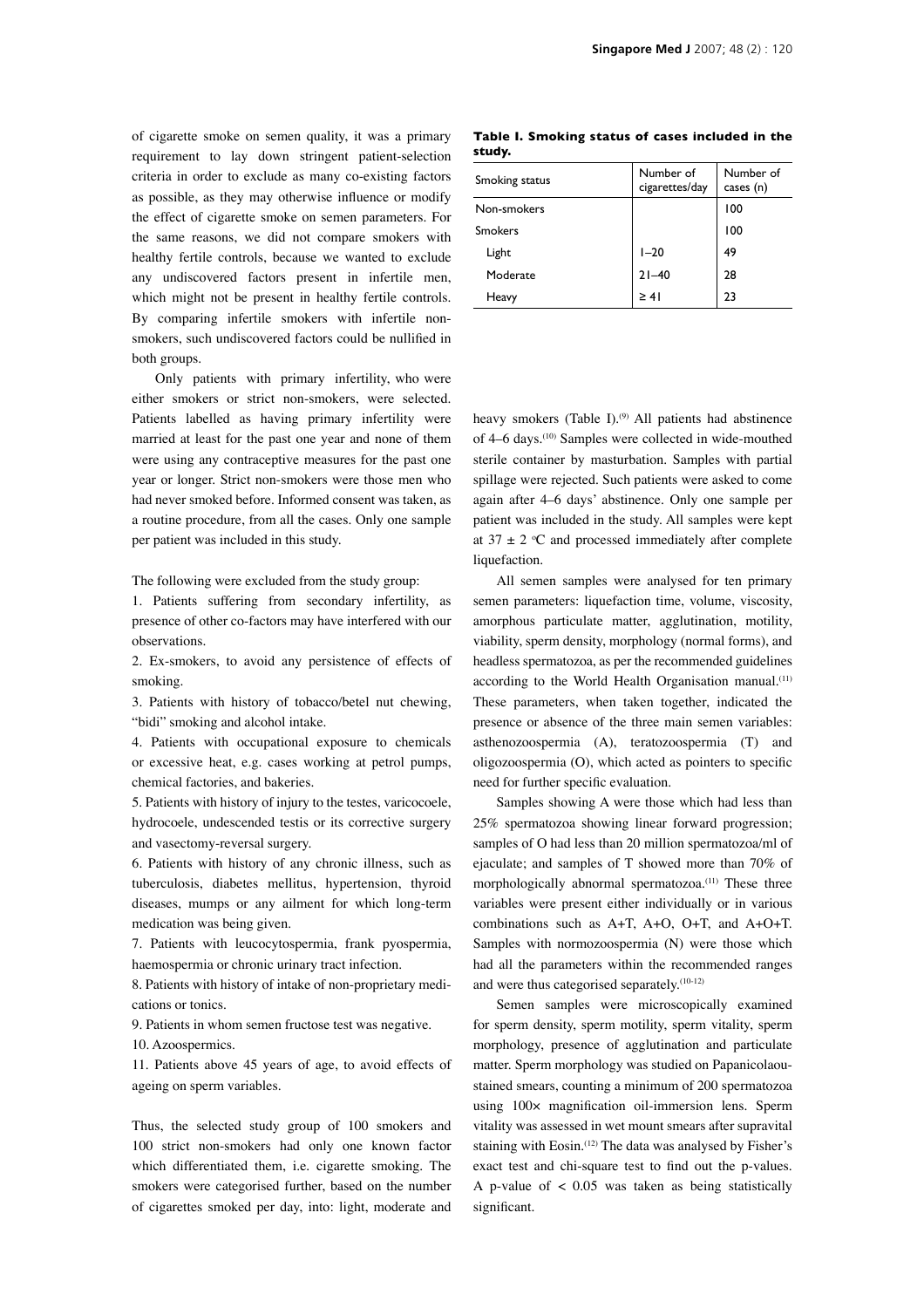| Diagnosis   | <b>Smokers</b>   |                |               |       | Non-smokers |                         |
|-------------|------------------|----------------|---------------|-------|-------------|-------------------------|
|             | Light $n$ $(\%)$ | Moderate n (%) | Heavy $n$ $%$ | Total |             | p-value*                |
| N           | 2(4)             | 1(3.5)         | 0             | 3     | 39          | $1.009 \times 10^{-10}$ |
| A           | 20(41)           | 7(25)          | 0             | 27    | 9           | 0.0015                  |
| $A + O$     | 4(8)             | 3(11)          | 4(17)         | П     | 7           | 0.2297                  |
| $A + T$     | 11(22)           | 6(21.5)        | 6(26)         | 23    | 10          | 0.0106                  |
| $A + O + T$ | 5(11)            | 7(25)          | 9(39)         | 21    | 12          | 0.1266                  |
| $\circ$     | 3(6)             | 2(07)          | 2(9)          | 7     | 8           | 1.0000                  |
| $O + T$     | 2(4)             | 1(3.5)         | 0             | 3     | 8           | 0.2134                  |
| T.          | 2(4)             | 1(3.5)         | 2(9)          | 5     | 7           | 0.7673                  |
| Total       | 49 (100)         | 28 (100)       | 23 (100)      | 100   | 100         |                         |

**Table II. Semen variables among different groups of smokers in comparison to non-smokers.**

N: Normozoospermia; A: Asthenozoospermia; O: Oligozoospermia; T: Teratozoospermia; \*p-value by Fisher's exact tests

| Table III. Semen variables in smokers and non-smokers. |  |
|--------------------------------------------------------|--|
|--------------------------------------------------------|--|

|                                                           | <b>Smokers</b>          |                            |                         |                 | Non-smokers |          |
|-----------------------------------------------------------|-------------------------|----------------------------|-------------------------|-----------------|-------------|----------|
| Semen variable                                            | Light $(n=49)$<br>n (%) | Moderate (n=28)<br>$n$ (%) | Heavy $(n=23)$<br>n (%) | Total $(n=100)$ | $(n=100)$   | p-value* |
| Asthenozoospermia<br>$(A)+(A+T)+(A+O)$<br>$+ (A + O + T)$ | 40 $(81.6)$             | 23(82.1)                   | 19(82.6)                | 82              | 38          | < 0.0001 |
| Teratozoospermia<br>$(T)+(A+T)+(O+T)$<br>$+ (A + O + T)$  | 20(40.8)                | 15(53.6)                   | 17(73.9)                | 52              | 37          | 0.0328   |
| Oligozoospermia<br>$(O)+(A+O)+(O+T)$<br>$+ (A + O + T)$   | 14(28.6)                | 13(46.4)                   | 15(65.2)                | 42              | 35          | 0.3090   |

A: Asthenozoospermia; O: Oligozoospermia; T: Teratozoospermia; \*p-value by chi-square test

#### **RESULTS**

Of the semen samples analysed in our infertility laboratory from January 1, 2001 to June 30, 2004, a total of 100 smokers and 100 strict non-smokers who qualified under the stringent selection criteria, as ascertained by direct interviews, were included in the study. Based on their detailed smoking history, the smokers  $(n = 100)$  were divided into categories according to the number of cigarettes smoked daily. Those who smoked 20 or less cigarettes per day were designated light smokers ( $n = 49$ ); those who smoked 21–40 cigarettes per day were moderate smokers ( $n = 28$ ); and those who smoked 41 or more cigarettes per day were heavy smokers  $(n = 23)$  (Table I).

In order to determine the contribution of each of the three main semen variables, viz. A, O and T, light, moderate and heavy smokers as well as non-smokers were distributed according to the presence of individual semen variables or their various combination observed during semen analysis (Table II). Only three samples from smokers had semen parameters consistent with N, while 39 samples from non-smokers showed N (Table II).

Among smokers, the most dominant semen variable

was A, individually ( $n = 27$ ) or in combination with other variables. Among non-smokers, isolated A was seen only nine times (Table II). 41% of samples from light smokers showed isolated A, compared with 25% from moderate smokers, and none from heavy smokers. In contrast, heavy smokers (39%) and moderate smokers (25%) had more samples with A+O+T than light smokers (Table II). Statistical analysis showed that the incidence of both isolated A and A+T among smokers was statistically significant, in comparison to non-smokers. The p-values for other sub-groups were not statistically significant, mainly due to their small sample size (Table II).

Among smokers, A was observed in 82 samples, T in 52 samples and O in 42 samples (Tables II & III). Corresponding totals for non-smokers were 38, 37 and 35 samples, respectively. On analysis using the chi-square test, the impact of A and T but not of O were significant in smokers, compared with non-smokers (Table III).

### **DISCUSSION**

Smoking is a lifestyle hazard for both active and passive smokers. Although much is known now about the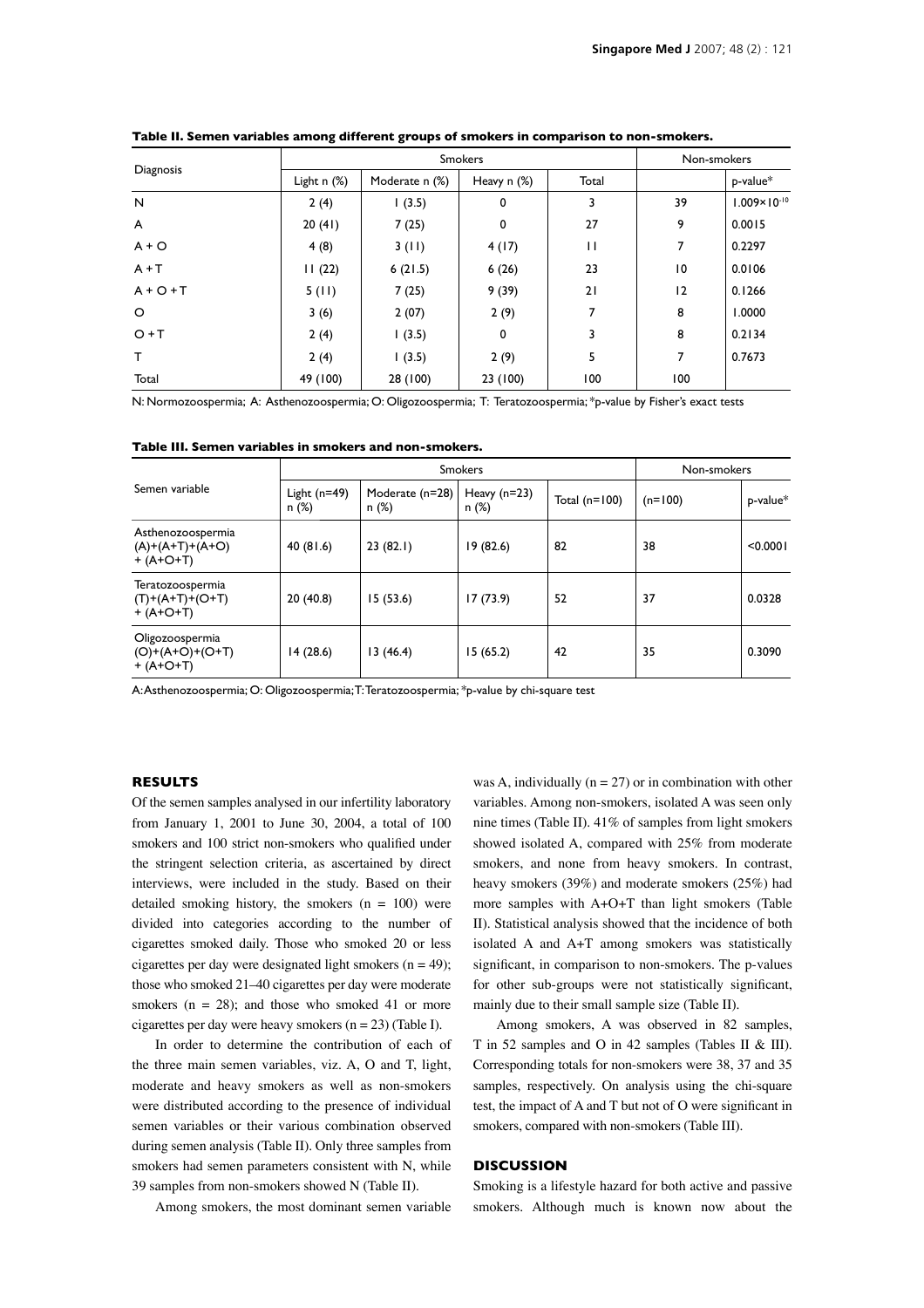carcinogens in tobacco cigarette smoke and their resultant effects on organs like lungs and urinary bladder, their effects on fertility status have been less documented. In our study, 39 non-smokers had N with their semen parameters falling within the normal ranges. In contrast, samples from only three smokers qualified as N (Table II). This finding underscores the fact that smoking certainly has an adverse influence on the semen quality, as concluded in several other studies.(2,3,6,7) A was the most dominant semen variable contributing to the semen quality of smokers ( $n = 82$ ) as well as non-smokers ( $n = 38$ ), individually as well as in combination with other variables like teratozoospermia (A+T), oligozoospermia, (A+O) and (A+O+T) (Table III). A appears to be a premier factor contributing to the infertile status of a male.<sup>(13)</sup> Viable and morphologically normal spermatozoa, if they are not actively motile, showing linear forward motion in the seminal fluid, they will fail to fulfil their prime function of traversing the complex route through the female genital tract to seek and fertilise an ovum. In assessing the semen quality of an individual, emphasis has always been on the sperm count and sperm morphology.<sup>(5-7)</sup>

In comparison, less number of cases showed contribution of T and O among smokers but their numbers were still higher than in non-smokers (Table III). This again shows that smoking contributes to the deterioration of the semen quality of smokers when compared with non-smokers. Isolated A was seen in 41% of light smokers and 25% of moderate smokers, while no such case was detected among heavy smokers (Table II). Since among light smokers, even this "mild smoking could produce a reduction in the sperm motility in 41% of cases, it appears that there is no "safe" quantity of cigarette smoking that may not affect the semen quality. In 22% of light smokers, T was also present in addition to A. Thus, T appeared to be the next anomaly to develop in the spermatozoa of light smokers, after A. Overall, 27 cases showed isolated A, followed by 23 cases showing both A+T, among smokers (Table II).

In contrast, in heavy smokers, presence of all the three variables, A+O+T, were found in 39% of cases in comparison to light smokers (11%), indicating that heavy smoking appears to have a significant contribution in the development of T and O in addition to  $A^{(2-4)}$  Observations similar to heavy smokers were made among moderate smokers (Table II). A study conducted on voluntary men of reproductive age showed that after ejaculation, sperm motility deteriorated much more rapidly in heavy smokers, in comparison to non-smokers.<sup>(14)</sup> Researchers have variously concluded that toxins in cigarette smoke reach the male reproductive system, and their effects, though still under research, are mainly due to their direct interaction with seminal fluid components and the accessory glands, which contribute their secretions to the seminal fluid, leading to its increased viscosity, reduced seminal volume and delayed liquefaction time, thus reducing forward linear progression of spermatozoa, manifesting as  $A^{(2-7)}$  In studies conducted on fertile men, it was observed that those who were smokers showed a reduction in semen volume in comparison to non-smokers; and this reduction in semen volume was in proportion to the number of cigarettes smoked per day.<sup>(14,15)</sup>

Direct exposure of spermatozoa to the toxins in cigarettes smoke probably tilts the delicate balance of reactive oxygen species (ROS) that are produced by spermatozoa for their special functions like decapitation. Increased quantities of ROS have been shown to be detrimental to the DNA of spermatozoa, thus producing a negative effect on the viability and morphology of spermatozoa.<sup>(16)</sup> Thus, smoking plays a role in producing A in otherwise normal and viable spermatozoa, and can be a very subtle "early indicator" of deterioration in semen quality. Since 38% of non-smokers too showed A (Table III), many of these non-smokers may be innocent "passive smokers" or may be affected by environmental pollutants, chemicals and other unknown factors awaiting discovery.(2,17) A higher level of research in non-smokers cases may unmask the influence of these additional factors.

In our study, among light smokers, cases with A+T were much more than cases with A+O (Tables II & III). Thus, after A, a defect in sperm morphology, i.e. T, is the second factor that appears in semen, further reducing its quality. In contrast, O may also result from other aetiological factors like chronic inflammatory or infective processes which need further exploration. In our study, more cases with pure T, pure O and their combination (O+T), were recorded among non-smokers than in smokers (Table II). Statistical analysis of the results also underscored our observations that the impact of A and T in the semen samples of smokers was significant, in comparison to non-smokers.

In conclusion, asthenozoospermia is the most common anomaly of semen, whether present individually or in combination with teratozoospermia and/or oligozoospermia. The presence of asthenozoospermia can be a very subtle "early indicator" of reduction in the semen quality of an individual, which frequently gets ignored, if the semen sample shows adequate sperm count and normal morphology. Smoking does affect semen quality. Deterioration in semen quality appears in direct proportion to the number of cigarettes smoked. There is no "safe" quantity of cigarette smoking as reflected by predominance of asthenozoospermia in light smokers. Heavy and moderate smoking reduce semen quality further by also producing teratozoospermia. Oligozoospermia may be a result of other aetiological factors besides smoking, and this needs further exploration.